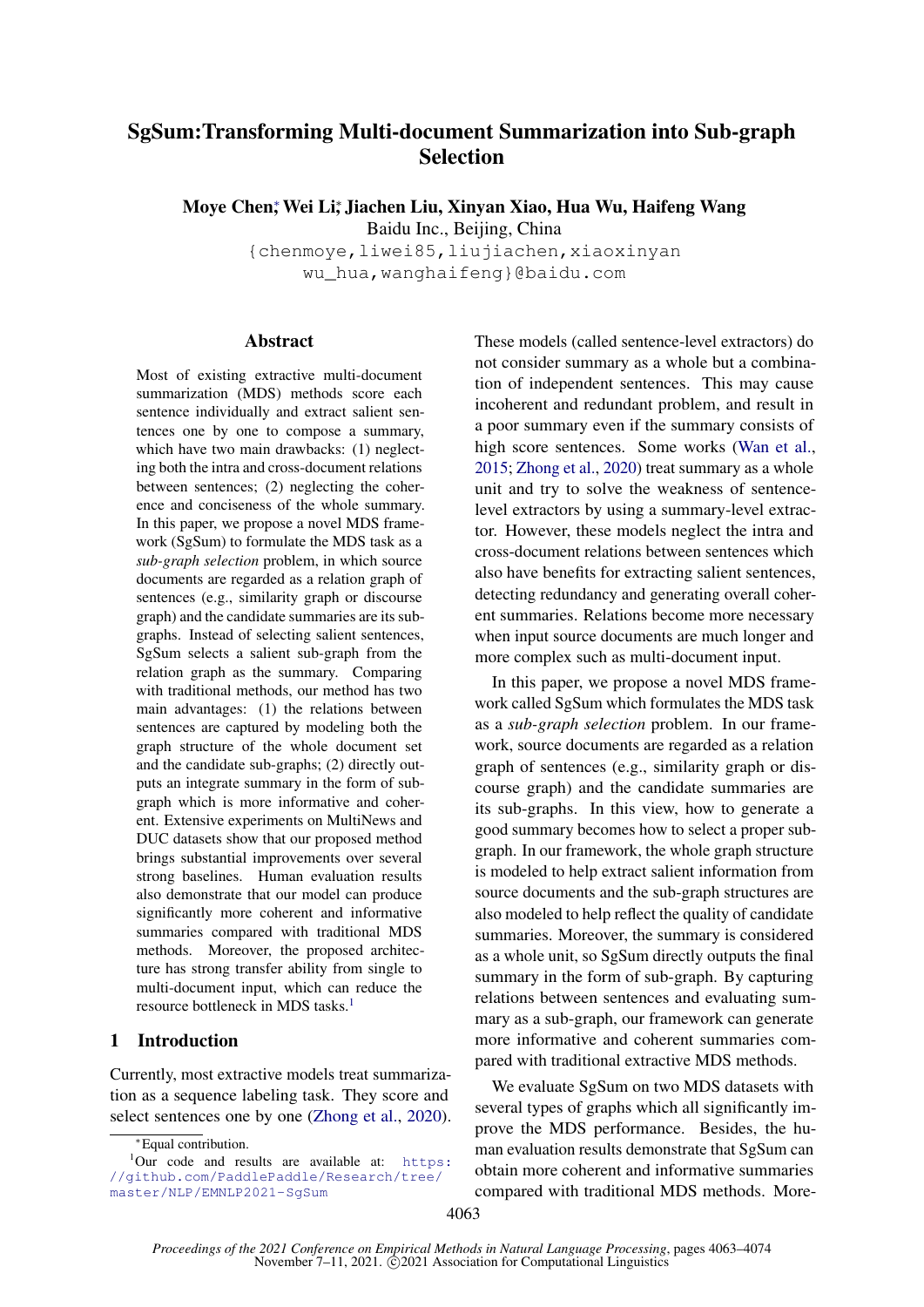<span id="page-1-0"></span>

Figure 1: Overview of our sub-graph selection framework. Firstly, well-established graph construction methods are used to transform input documents into a graph where sentences are nodes and semantic links between sentences are edges. Then its sub-graphs can be treated as candidate summaries. Finally, we select the best sub-graph as the final summary.

over, the experimental results also indicate that Sg-Sum has strong power on transfer ability when only trained on single-document data. It performs much better than several strong MDS baselines including supervised and unsupervised models.

The contributions of our work are as follows:

- We propose a novel framework called SgSum which transforms MDS task into the problem of sub-graph selection. The framework leverages graph to capture relations between sentences, and generates more informative and coherent summaries by modeling sub-graph structures.
- Due to the graph-based multi-document encoder, our framework unifies single and multidocument summarization and has strong transfer ability from SDS to MDS task without any parallel MDS training data. Thus, it can reduce the resource bottleneck in MDS tasks.
- Our model is general to several well-known graph representations. We experiment with similarity graph, topic graph and discourse graph on two benchmark MDS datasets. Results show that SgSum has achieved superior performance compared with strong baselines.

# <span id="page-1-1"></span>2 Summarization as Sub-graph Selection

The graph structure is effective to model relations between sentences which is an essential point to select interrelated summary-worthy sentences in extractive summarization. [Erkan and Radev](#page-9-0) [\(2004\)](#page-9-0) utilize a similarity graph to construct an unsupervised summarization methods called LexRank. G-Flow [\(Christensen et al.,](#page-9-1) [2013\)](#page-9-1) and DISCOBERT [\(Xu et al.,](#page-11-1) [2020\)](#page-11-1) both use discourse graphs to generate concise and informative summaries. [Li et al.](#page-9-2) [\(2016\)](#page-9-2) and [Li and Zhuge](#page-9-3) [\(2019\)](#page-9-3) propose to utilize event relation graph to represent documents for MDS. However, most existing graph-based summarization methods only consider the graph structure of source document. They neglect that summary is also a graph and its graph structure can reflect the quality of a summary. For example, in a similarity graph, if selected sentences are lexical similar, the summary is probably redundant. And in a discourse graph, if selected sentences have strong discourse connections, the summary tend to be coherent.

We argue that the graph structure of summary is equally important as the source document. Document graph helps to extract salient sentences, while summary graph helps to evluate the quality of summary. Based on this thought, we propose a novel MDS framework SgSum which transforms summarization into the problem of sub-graph selection. SgSum captures relation of sentences both in whole graph structure (source documents) and sub-graph structures (candidate summaries). Moreover, in our framework, summary is viewed as a whole unit in the form of sub-graph. Thus, SgSum can generate more coherent and informative results than traditional sentence-level extractors.

Figure [1](#page-1-0) shows the overview of our framework. Firstly, source documents are transformed into a relation graph by well-known graph construction methods such as similarity graph and discourse graph. Sentences are the basic information units and represented as nodes in the graph. And relations between sentences are represented as edges. For example, a similarity graph can be built based on cosine similarities between tf-idf representations of sentences. Let G denotes a graph representation matrix of the input documents, where  $\mathbb{G}[i][j]$  indicates the tf-idf weights between sentence  $S_i$  and  $S_j$ .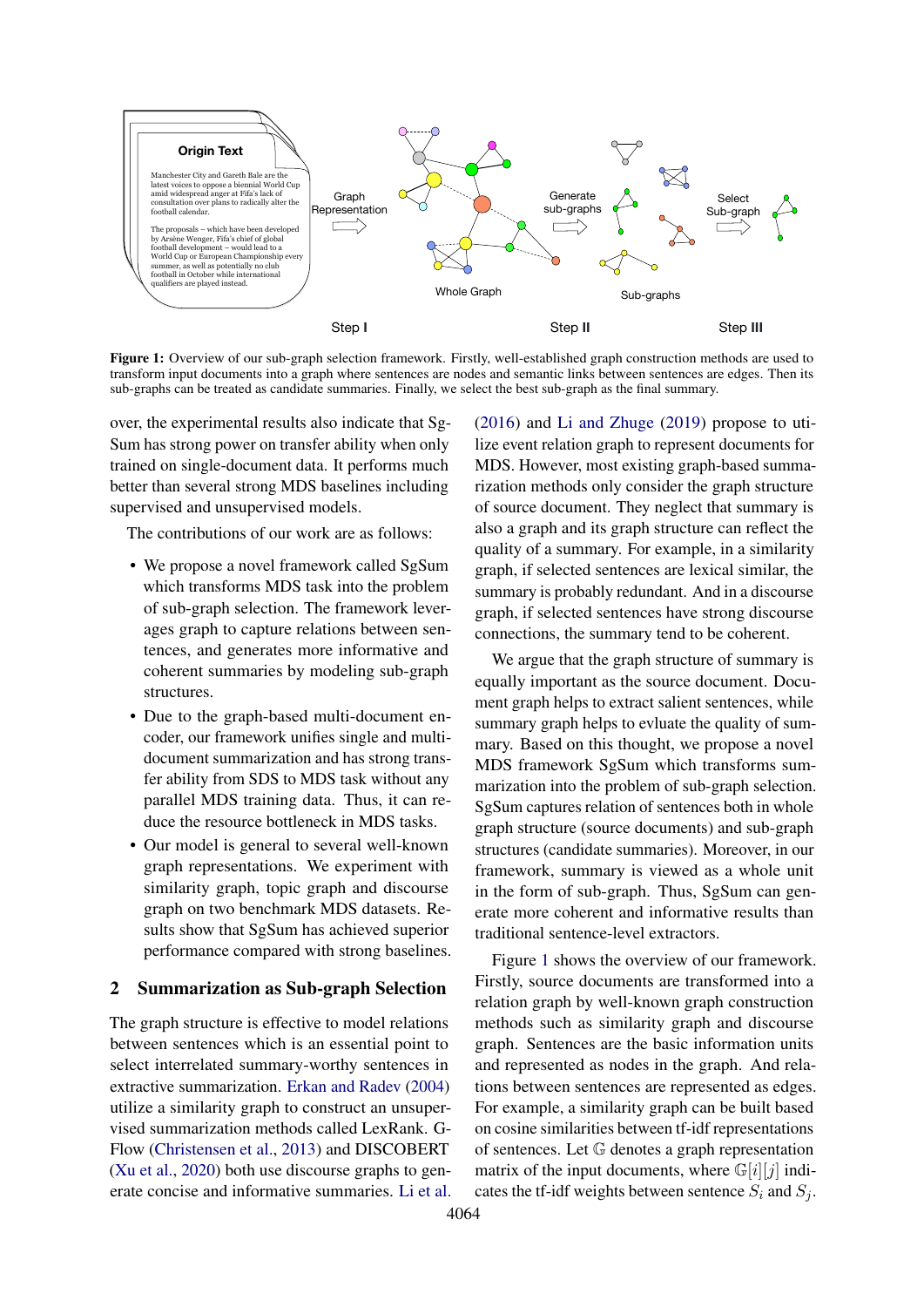<span id="page-2-0"></span>

Figure 2: Model architecture of SgSum. Graph-based multidocument encoder takes tokenized documents as input and outputs sentence representations after graph encoding layers. Candidate summaries are modeled by its sub-graph structure in the sub-graph encoder, then scored in a ranking layer.

Formally, the task is to generate the summary  $S$  of the document collection given  $L$  input sentences  $S_1, \ldots, S_L$  and their graph representation  $\mathbb{G}$ .

As Figure [1](#page-1-0) shows, if we represent the source documents as a graph, it can be easily observed that sentences will form plenty of different subgraphs. By further modelling the sub-graph structures, we can distinguish the quality of different candidate summaries and finally select the best one. Compared with the whole document graph view, sub-graph view is more appropriate to generate a coherent and concise summary. This is also the key point of our framework. Additionally, important sentences usually build up crucial sub-graphs. So it is a simple but efficient way to generate candidate sub-graphs based on those salient sentences.

# 3 Methodology

#### 3.1 Graph-based Multi-document Encoder

In this section, we introduce our graph-based multidocument encoder. It takes a multi-document set as input and represents all sentences by graph structure. It has three main components: (1) Hierarchical Transformer which processes each document independently and outputs the sentence representations. (2) Graph encoding layer which updates sentence representations by modeling the graph structure of documents. (3) Graph pooling layer which helps to generate an overall representation of

source documents. Figure [2](#page-2-0) illustrates the overall architecture of SgSum.

Hierarchical Transformer Most previous works [\(Cao et al.,](#page-8-0) [2017;](#page-8-0) [Jin et al.,](#page-9-4) [2020;](#page-9-4) [Wang et al.,](#page-11-2) [2017\)](#page-11-2) did not consider the multi-document structure. They simply concatenate all documents together and treat the MDS as a special SDS with longer input. [Wang et al.](#page-10-1) [\(2020\)](#page-10-1) preprocess the multi-document input by truncating lead sentences averagely from each document, then concatenating them together as the MDS input. These preprocessing methods are simple ways to help the model encode multi-document inputs. But they do not make full use of the source document structures. Lead sentences extracted from each document might be similar with each other and result in redundant and incoherent problems. In this paper, we encode source documents by a Hierarchical Transformer, which consists of several sharedweight single Transformers [\(Vaswani et al.,](#page-10-2) [2017\)](#page-10-2) that process each document independently. Each Transformer takes a tokenized document as input and outputs its sentence representations. This architecture enables our model to process much longer input.

Graph Encoding To effectively capture the relations between sentences in source documents, we incorporate explicit graph representations of documents into the neural encoding process via a graph-informed attention mechanism similar to [Li](#page-9-5) [et al.](#page-9-5) [\(2020\)](#page-9-5). Each sentence can collect information from other related sentences to capture global information from the whole input. The graphinformed attention mechanism extends the vanilla self-attention mechanism to consider the pairwise relations in explicit graph representations as:

$$
\alpha_{ij} = \text{Softmax}(e_{ij} + R_{ij}) \tag{1}
$$

where  $e_{ij}$  denotes the origin self-attention weights between sentences  $S_i$  and  $S_j$ ,  $\alpha_{ij}$  denotes the adjusted weights by graph structure. The key point of the graph-based self-attention is the additional pairwise relation bias  $R_{ij}$ , which is computed as a Gaussian bias of the weights of graph representation matrix G:

$$
R_{ij} = -\frac{(1 - \mathbb{G}_{ij})^2}{2\sigma^2} \tag{2}
$$

where  $\sigma$  denotes the standard deviation that represents the influence intensity of the graph structure. Then a two-layer feed-forward network with ReLU activation and a high-way layer normalization are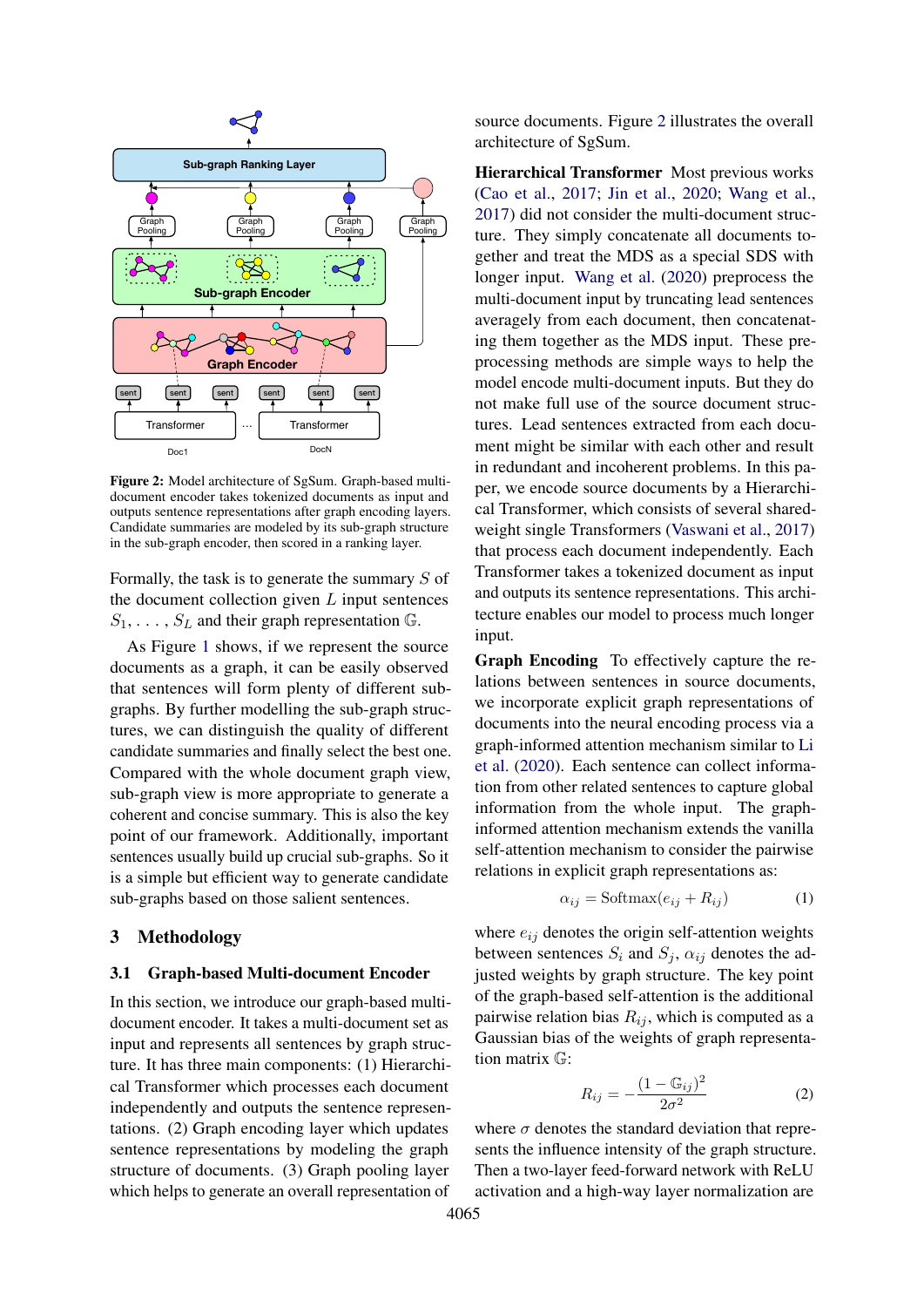applied after the graph-informed attention mechanism. These three components form the graph encoding layers.

Graph Pooling In the MDS task, information is more massive and relations between sentences are much more complex. So it is necessary to have an overview of the central meaning of multi-document input. [Zhong et al.](#page-11-0) [\(2020\)](#page-11-0) generate a document representation with Siamese-BERT to guide the training and inference process. In this paper, based on the graph representation of documents, we apply a multi-head weighted-pooling operation similar to [Liu and Lapata](#page-10-3) [\(2019a\)](#page-10-3) to capture the global semantic information of source documents. It takes sentence representations in the source graph as input and outputs an overall representation of them (denoted as  $D$ ), which provides global information of documents for both the sentence and summary selection processes.

Let  $x_i$  denotes the graph representation of sentence  $S_i$ . For each head  $z \in \{1, ..., n_{head}\}$ , we first transform  $x_i$  into attention scores  $a_i^z$  and value vectors  $b_i^z$ , then we calculate an attention distribution  $\hat{a}_i^z$  over all sentences in the source graph based on attention scores:

$$
a_i^z = W_a^z x_i \tag{3}
$$

$$
b_i^z = W_b^z x_i \tag{4}
$$

$$
\hat{a}_i^z = \exp(a_i^z) / \sum_{i=1}^n \exp(a_i^z) \tag{5}
$$

We next apply a weighted summation with another linear transformation and layer normalization to obtain vector  $head_z$  for the source graph. Finally, we concatenate all heads and apply a linear transformation to ontain the global representation D:

$$
head_z = LayerNorm(W_c^z \sum_{i=1}^n \hat{a}_i^z b_i^z)
$$
 (6)

$$
D = W_d[head_1||...||head_z]
$$
 (7)

where  $W_a^z$ ,  $W_b^z$ ,  $W_c^z$  and  $W_d$  are weight matrices, and || denotes the concatenating operator.

Based on the graph-based multi-document encoder, our model can process much longer input than traditional summarization models. Furthermore, our model can treat SDS and MDS as similar tasks in the unified *sub-graph selection* framework.

#### <span id="page-3-0"></span>3.2 Select from Graph

Sub-graph Encoder As we mentioned in Section [2,](#page-1-1) sub-graph structure can reflect the quality of candidate summaries. A sub-graph with similar nodes

means a redundant summary. And a sub-graph with unconnected nodes represents an incoherent summary. So we apply a sub-graph encoder which has the same architecture with the graph encoder to model each sub-graph. Then we score each subgraph in a sub-graph ranking layer to select the best sub-graph as the final summary.

Sub-graph Ranking Layer In the training process, we first calculate ROUGE scores of each sentence with the gold summary. Then we select top-K scoring sentences and make a combination of them to form candidate summaries. The sentences in each candidate summary form a subgraph of the source document graph.

There are two principles to optimize our framework. Firstly, a good summary can represent the central meaning of source documents which indicates that a good sub-graph should also represent the whole graph. Specifically, the global document representation D which reflects the overall meaning of source documents should be semantic similar with the gold summary. We use a greedy method [\(Nallapati et al.,](#page-10-4) [2017\)](#page-10-4) to extract an oracle summary (composed by source sentences) with the largest ROUGE score corresponding to the abstractive reference summary. Then, sentences in the oracle summary are considered as gold summary sentences, which also form a subgraph. Let  $C^*$  denotes the gold summary and the similarity score between  $C^*$  and  $D$  is measured by  $f(D, C^*) = cosine(D, C^*)$ , which form the following summary-level loss:

$$
L_{sum1} = 1 - f(D, C^*)
$$
 (8)

Furthermore, we also design a pairwise margin loss for all the candidate summaries similar with [Zhong et al.](#page-11-0) [\(2020\)](#page-11-0). We sort all candidate summaries in descending order of ROUGE scores with the gold summary. All candidate summaries are also represented in the form of sub-graph by using sub-graph encoder. Naturally, the candidate pair with a larger ranking gap should have a larger margin, which is the second principle to design our loss function:

$$
L_{sum2} = max(0, f(C_j, C^*) - f(C_i, C^*) + \gamma)(i < j)
$$
\n(9)

where  $C_i$  represents the candidate summary ranked i and  $\gamma$  is a hyperparameter used to distinguish between good and bad candidate summaries.  $L_{sum1}$ and  $L_{sum2}$  compose a summary-level loss function:

$$
L_{sum} = L_{sum1} + L_{sum2} \tag{10}
$$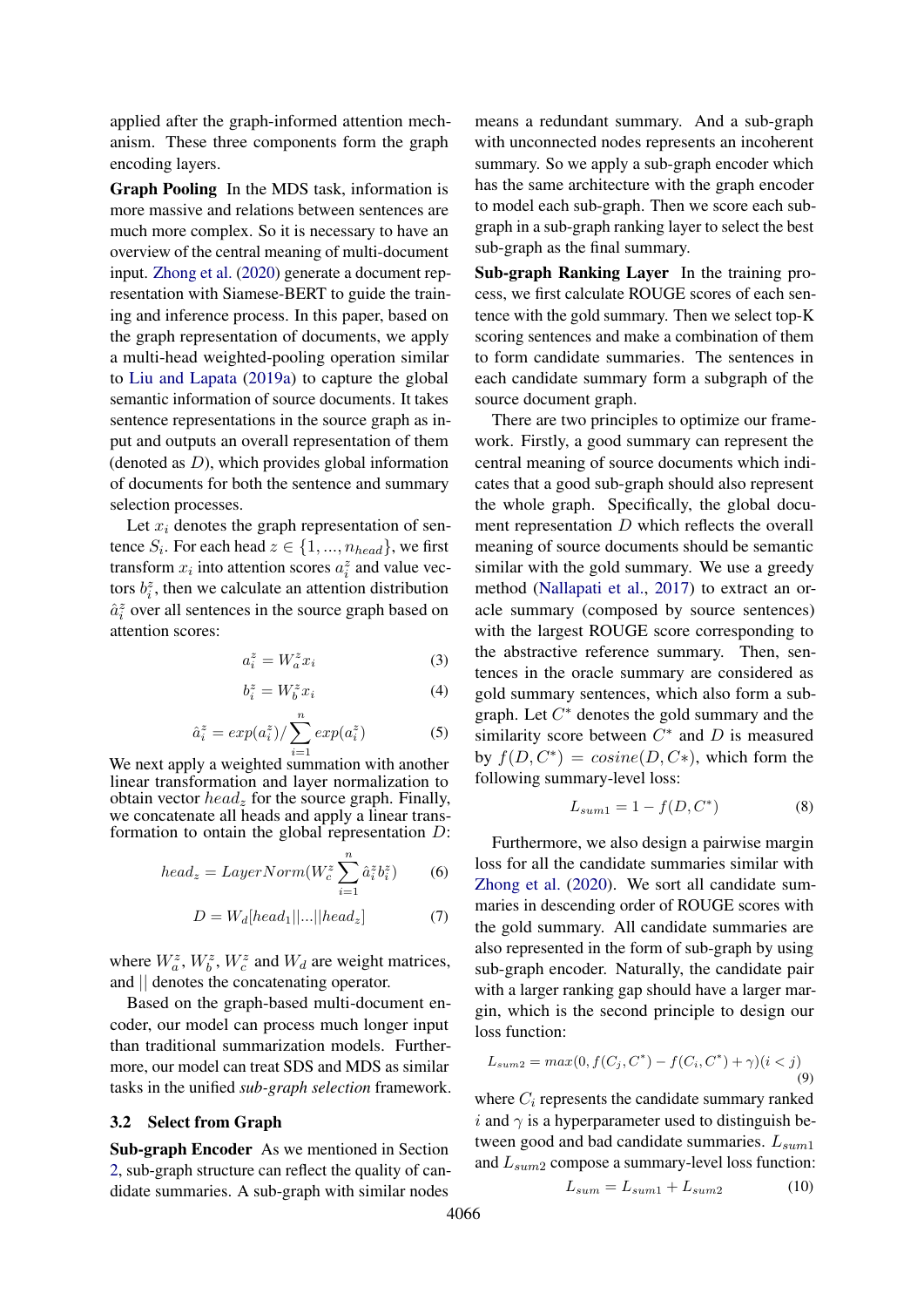Additionally, we adopt a traditional binary crossentropy loss between candidate sentences and oracles to learn more accurate sentence and summary representations.

$$
L_{sent} = -\sum_{i=1}^{n} (y_i^* \log(\hat{y}_i) + (1 - y_i^*) \log(1 - \hat{y}_i))
$$
\n(11)

where a label  $y_i \in \{0, 1\}$  indicates whether the sentence  $S_i$  should be a summary sentence. Finally, our loss can be formulated as:

$$
L = L_{sent} + L_{sum} \tag{12}
$$

During inference, there are hundreds of sentences in a multi-document set which means there are thousands of sub-graphs need to be considered. In order to overcome this difficulty, we adopt a greedy strategy by first selecting several salient sentences as candidate nodes and then making a combination of them to generate candidate subgraphs. As the important sentences usually build up crucial sub-graphs, it is a simple way to generate candidate sub-graphs based on those salient sentences. Then we calculate cosine similarities between all sub-graphs with the global document representation  $D$  in the sub-graph ranking layer, and select the sub-graph with the highest score as the final summary. Thus, our model can be viewed as a *sub-graph selection* framework which means selecting a proper sub-graph from a whole graph.

Furthermore, the graph structure can help to reorder the sentences in the summary to obtain a more coherent summary [\(Christensen et al.,](#page-9-1) [2013\)](#page-9-1). We order the summary by placing sentences with discourse relations next to each other.

## 4 Experiments

## 4.1 Experimental Setup

Graph types We experiment with three wellestablished graph representations: similarity graph, topic graph and discourse graph. (1) The similarity graph is built based on tf-idf cosine similarities between sentences to capture lexical relations. (2) The topic graph is built based on LDA topic model [\(Blei et al.,](#page-8-1) [2003\)](#page-8-1) to capture topic relations. The edge weights are cosine similarities between the topic distributions of sentences. (3) The discourse graph is built to capture discourse relations based on discourse markers (e.g. however, moreover), co-reference and entity links as in [Christensen et al.](#page-9-1) [\(2013\)](#page-9-1). Other types of graphs can also be used in our model. In our experiments, if not explicitly

stated, we use the similarity graph by default as it is the most widely used in previous work.

MultiNews Dataset The MultiNews dataset is a large-scale multi-document summarization dataset introduced by [\(Fabbri et al.,](#page-9-6) [2019\)](#page-9-6). It contains 56,216 articles-summary pairs and each example consists of 2-10 source documents and a humanwritten summary. Following their experimental settings, we split the dataset into 44,972/5,622/5,622 for training, validation and testing and truncate each document to 768 tokens.

DUC Dataset We use the benchmark datasets from the Document Understanding Conferences (DUC) containing clusters of English news articles and human reference summaries. We use DUC 2002, 2003 and 2004 datesets which contain 60, 30 and 50 clusters of nearly 10 documents respectively. Four human reference summaries have been created for each document cluster by NIST assessors. Our model is trained on DUC 2002, validated on DUC 2003, and tested on DUC 2004. We apply the similar preprocessing method with previous work [\(Cho et al.,](#page-9-7) [2019\)](#page-9-7) and truncate each document to 768 tokens

Training Configuration We use the base version of RoBERTa [\(Liu et al.,](#page-10-5) [2019b\)](#page-10-5) to initialize our models in all experiments. The optimizer is Adam [\(Kingma and Ba,](#page-9-8) [2014\)](#page-9-8) with  $\beta$ 1=0.9 and  $\beta$ 2=0.999, and the learning rate is 0.03 for MultiNews and 0.015 for DUC. We apply learning rate warmup over the first 10000 steps and decay as in [\(Kingma](#page-9-8) [and Ba,](#page-9-8) [2014\)](#page-9-8). Gradient clipping with maximum gradient norm 2.0 is also utilized during training. All models are trained on 4 GPUs (Tesla V100) for about 10 epochs. We apply dropout with probability 0.1 before all linear layers. The number of hidden units in our models is set as 256, the feedforward hidden size is 1,024, and the number of heads is 8. The number of transformer encoding layers and graph encoding layers are set as 6 and 2, respectively. As we mentioned in Section [3.2,](#page-3-0) during inference we select several salient candidate nodes to build up sub-graphs. And the number of nodes in a sub-graph is determined by the average number of sentences in the gold summary. For MultiNews and DUC, we set the number of candidate nodes and sub-graph nodes as 10/9 and 7/5, respectively.

#### 4.2 Evaluation Results

We evaluate our models on both the MultiNews and DUC datasets to validate their effectiveness on dif-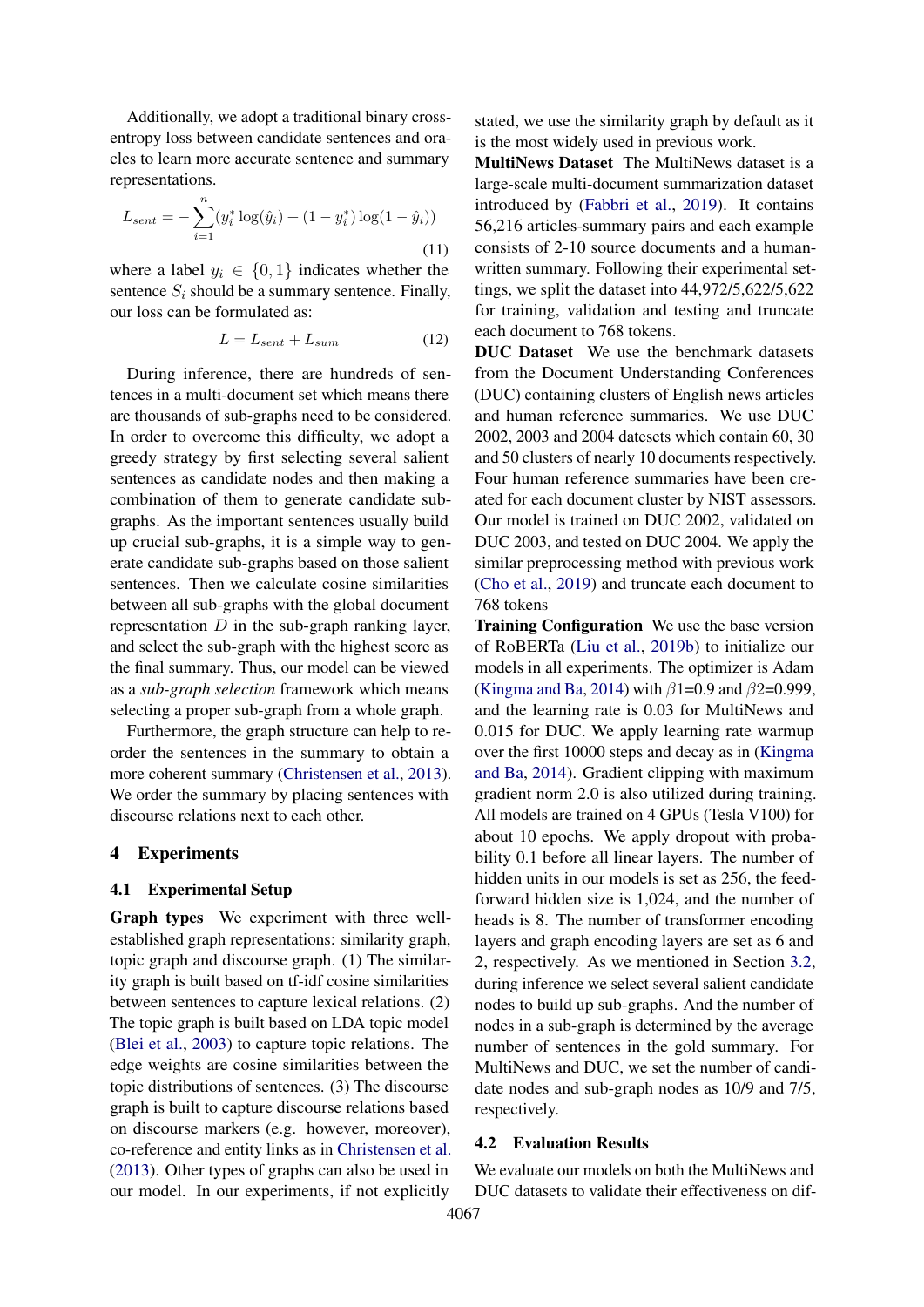<span id="page-5-1"></span>

| <b>Models</b>     | $R-1$ | $R-2$ | $R-L$ |
|-------------------|-------|-------|-------|
| LexRank           | 40.27 | 12.63 | 37.50 |
| <b>MMR</b>        | 44.72 | 14.92 | 40.07 |
| MatchSum          | 46.20 | 16.51 | 41.89 |
| <b>HeterGraph</b> | 46.05 | 16.35 | 42.08 |
| PG                | 43.77 | 15.38 | 39.72 |
| Hi-MAP            | 44.17 | 16.05 | 40.35 |
| FT                | 44.32 | 15.11 |       |
| GraphSum          | 46.07 | 17.42 | 42.22 |
| SgSum             | 47.36 | 18.61 | 43.13 |
| SgSum(extra)      | 47.53 | 18.75 | 43.31 |

Table 1: Evaluation results on the MultiNews test set using ROUGE  $F1^2$  $F1^2$ . R-1, R-2 and R-L are abbreviations for ROUGE-1, ROUGE-2 and ROUGE-L, respectively.

ferent types of corpora. The summarization quality is evaluated using ROUGE F1 [\(Lin,](#page-9-9) [2004\)](#page-9-9). We report unigram and bigram overlap (ROUGE-1 and ROUGE-2) between system summaries and gold references as a means of assessing informativeness, and the longest common subsequence (ROUGE-L2) as a means of accessing fluency.

Results on MultiNews Table [1](#page-5-1) summarizes the evaluation results on the MultiNews. Several strong extractive and abstractive baselines are evaluated and compared with our models. The first block in the table shows results of extractive methods: LexRank [\(Erkan and Radev,](#page-9-0) [2004\)](#page-9-0), MMR [\(Car](#page-8-2)[bonell and Goldstein,](#page-8-2) [1998\)](#page-8-2), HeterGraph [\(Wang](#page-10-1) [et al.,](#page-10-1) [2020\)](#page-10-1) and MatchSum [\(Zhong et al.,](#page-11-0) [2020\)](#page-11-0) which is the previous extractive SOTA model on the MultiNews dataset. The second block shows results of abstractive methods: PG [\(Lebanoff et al.,](#page-9-10) [2018\)](#page-9-10), Hi-MAP [\(Fabbri et al.,](#page-9-6) [2019\)](#page-9-6), FT(Flat Transformer) and GraphSum [\(Li et al.,](#page-9-5) [2020\)](#page-9-5) which is the previous abstractive SOTA model. We report their results following [Zhong et al.](#page-11-0) [\(2020\)](#page-11-0); [Wang](#page-10-1) [et al.](#page-10-1) [\(2020\)](#page-10-1); [Li et al.](#page-9-5) [\(2020\)](#page-9-5). The last block shows the results of SgSum. Compared with both previous extractive and abstractive SOTA models, SgSum achieves more than 1.1/1.2/0.9 improvements on R-1, R-2 and R-L which demonstrates the effectiveness of our *sub-graph selection* framework.

Furthermore, due to our graph representation and graph-based multi-document encoder, our model has the ability to unify single and multi-document summarization task. In our framework, a single document can also be viewed the same as multidocument input. So our model can be enhanced by feeding extra single-document training data. In the last block, *extra* means we leverage CNN/DM data

<span id="page-5-3"></span>

| <b>Models</b>    | $R-1$ | $R-2$ | $R-L$ |
|------------------|-------|-------|-------|
| <b>KLSumm</b>    | 31.04 | 6.03  |       |
| LexRank          | 34.44 | 7.11  | 30.95 |
| <b>DPP</b>       | 38.10 | 9.14  |       |
| SubModular       | 38.39 | 9.58  |       |
| PG               | 31.43 | 6.03  |       |
| Sim-DPP          | 39.35 | 10.14 |       |
| <b>StructSVM</b> | 39.37 | 9.65  | 34.52 |
| SgSum            | 38.66 | 9.73  | 34.02 |
| SgSum(extra)     | 39.41 | 10.42 | 35.41 |

Table 2: Evaluation results on the DUC2004 test set. We report R-1, R-2 and R-L scores, and follow the ROUGE setting of [Cho et al.](#page-9-7)  $(2019)^3$  $(2019)^3$  $(2019)^3$ 

as an extra training resource to improve our model. The results show that single-document data boost the performance of our unified model a further step and achieve a new SOTA result on Multinews.

Results on DUC Table [2](#page-5-3) summarizes the evaluation results on the DUC2004 dataset. The first block shows four popular unsupervised baselines, and the second block shows several strong supervised baselines. We report the results of KSLSumm [\(Haghighi and Vanderwende,](#page-9-11) [2009\)](#page-9-11), LexRank [\(Erkan and Radev,](#page-9-0) [2004\)](#page-9-0), DPP [\(Kulesza](#page-9-12) [and Taskar,](#page-9-12) [2011\)](#page-9-12), Sim-DPP [\(Cho et al.,](#page-9-7) [2019\)](#page-9-7) following [Cho et al.](#page-9-7) [\(2019\)](#page-9-7). Besides, we also report the results of SubModular [\(Lin and Bilmes,](#page-9-13) [2010\)](#page-9-13), StructSVM [\(Sipos et al.,](#page-10-6) [2012\)](#page-10-6) and PG [\(See et al.,](#page-10-7) [2017\)](#page-10-7) as strong baselines. The last block shows the results of our models. The results indicate that our model SgSum consistently outperforms most baselines, which further demonstrate the effectiveness of our model on different types of corpora.

Additionally, we also test the performance of SgSum-extra which add CNN/DM data as a supplement. It is comparable to Sim-DPP baseline which also uses extra CNN/DM data to train a similarity model. And the results again show that singledocument data greatly improves the performance of our model.

## 4.3 Transfer Performances

It is commonly known that deep neural networks achieved great improvement on SDS task recently [\(Liu and Lapata,](#page-10-8) [2019b;](#page-10-8) [Zhong et al.,](#page-11-0) [2020;](#page-11-0) [Li et al.,](#page-9-14) [2018a](#page-9-14)[,b\)](#page-9-15). However, such supervised models can not work well on MDS task because parallel data for mulit-document are scarce and costly to obtain. For example, the DUC dataset only contains tens of parallel MDS data. There is a pressing need

<span id="page-5-0"></span><sup>2</sup> -n 2 -m -w 1.2 -c 95 -r 1000 -l 250

<span id="page-5-2"></span><sup>3</sup> -n 2 -m -w 1.2 -c 95 -r 1000 -l 100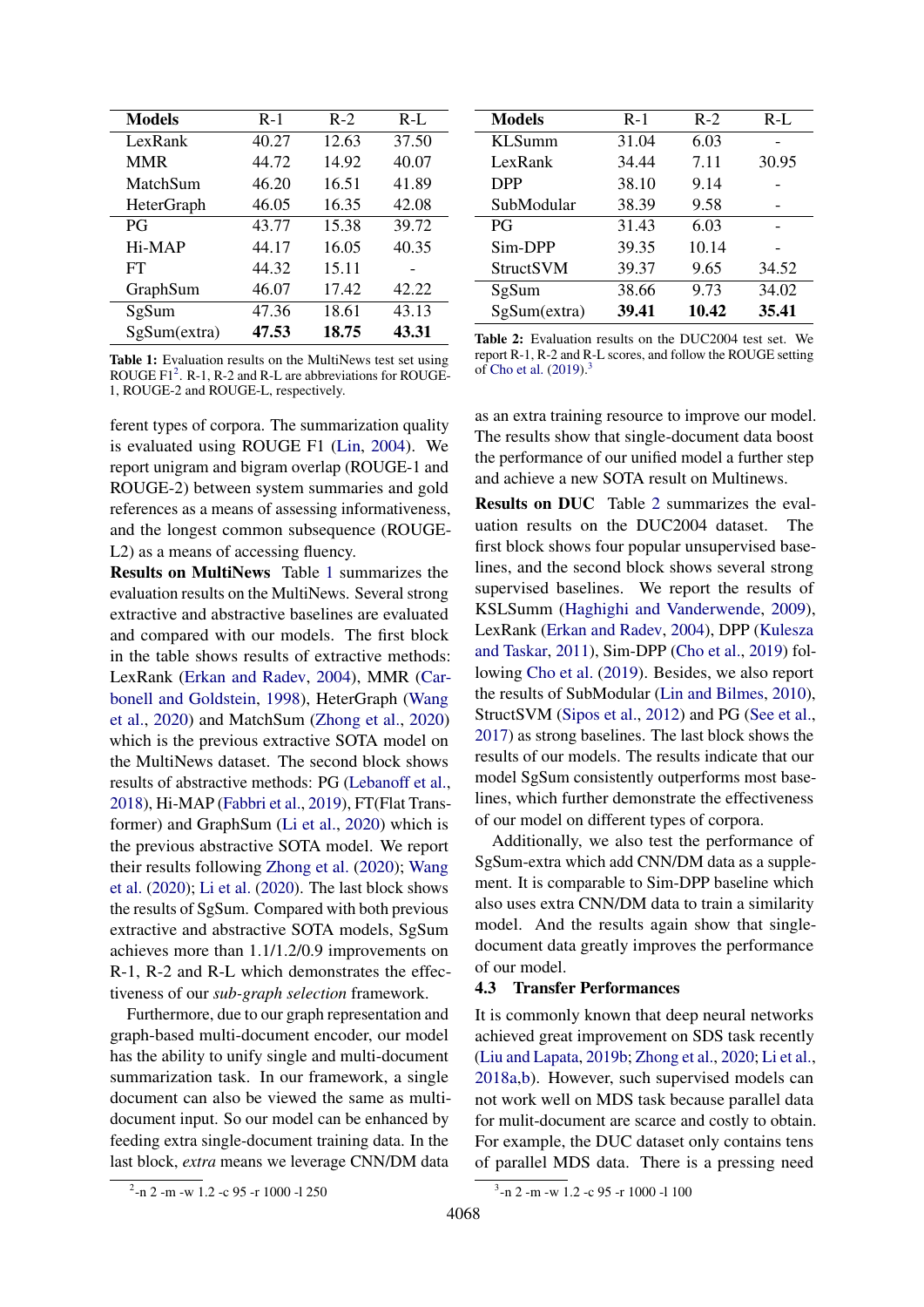<span id="page-6-0"></span>

| Models            | $R-1$ | $R-2$ | $R-I$ . |
|-------------------|-------|-------|---------|
| Lead              | 40.21 | 12.13 | 37.13   |
| LexRank           | 40.27 | 12.63 | 37.50   |
| <b>BERTSUMEXT</b> | 41.28 | 12.05 | 37.18   |
| SgSum             | 43.61 | 14.07 | 39.50   |

Table 3: Transfer performance on MultiNews dataset

<span id="page-6-1"></span>

| <b>Models</b>     | $R-1$ | $R-2$ | $R-I$ . |
|-------------------|-------|-------|---------|
| <b>KLSumm</b>     | 31.04 | 6.03  |         |
| LexRank           | 34.44 | 7.11  | 30.95   |
| Extract+Rewrite   | 28.90 | 5.33  |         |
| <b>BERTSUMEXT</b> | 35.13 | 8.09  | 31.28   |
| <b>PG-MMR</b>     | 36.42 | 9.36  |         |
| SgSum             | 38.18 | 9.46  | 33.81   |

Table 4: Transfer performance on DUC2004 dataset

to propose an end-to-end model which is trained on single-document data but can work well with multiple-document input. In this section we do further experiments to verify the transfer ability of our model from single to multi-document task.

We follow the experiment setups of [Lebanoff](#page-9-10) [et al.](#page-9-10) [\(2018\)](#page-9-10), and compare with several strong baseline models: (1) BERTSUMEXT [\(Liu and Lapata,](#page-10-8) [2019b\)](#page-10-8), an extractive method with pre-trained LM model; (2) PG-MMR [\(Lebanoff et al.,](#page-9-10) [2018\)](#page-9-10), an encoder-decoder model which exploits the maximal marginal relevance method to select representative sentences; (3) Extract+Rewrite [\(Song et al.,](#page-10-9) [2018\)](#page-10-9), is a recent approach that scores sentences using LexRank and generates a title-like summary for each sentence using an encoder-decoder model. We follow the results of [Lebanoff et al.](#page-9-10) [\(2018\)](#page-9-10). Table [3](#page-6-0) and Table [4](#page-6-1) demonstrate the results on MultiNews and DUC2004 respectively.

As shown in Tables [3](#page-6-0) and [4,](#page-6-1) the second blocks are transfer models which are only trained on SDS data and tested on MDS data directly. BERTSUMEXT, PG-MMR, SgSum are trained on CNN/DM, while Extract+Rewrite is trained on Gigaword. The results show that our model achieves better performance than several strong unsupervised models. Furthermore, when trained only on the SDS data, SgSum performs much better on transfer ability compared with the three baselines in the second block of Table [4.](#page-6-1) The above evaluation results on MultiNews and DUC datasets both validate the effectiveness of our model. The subgraph selection framework greatly improves the performance of MDS and shows a powerful trans-

<span id="page-6-2"></span>

<span id="page-6-3"></span>

| ***********       |       |                   |             |
|-------------------|-------|-------------------|-------------|
| SgSum             | 47.36 | 18.61 43.13       |             |
| $w/o$ s.g. enc    |       | 46.87 17.93 42.67 |             |
| w/o s.g. rank     | 46.91 | 17.97 42.80       |             |
| w/o s.g. enc&rank | 46.69 |                   | 17.64 42.48 |
| w/o graph enc     |       | 46.21 17.12 42.11 |             |
| w/o all           |       | 45.43 16.62 41.32 |             |

Table 5: Ablation study on the MultiNews test set. s.g. is the abbreviation for sub-graph.

fer ability which can reduce the resource bottleneck in MDS.

#### 4.4 Analysis

We further analyze the effects of graph types on our model and validate the effectiveness of different components of our model by ablation studies.

Effects of Graph types We compare the results of similarity graph, topic graph and discourse graph on the MultiNews test set. The comparison results in Figure [3](#page-6-2) show that the discourse graph achieves the best performance on all metrics, which demonstrate that graphs with richer relations are more helpful for MDS.

Ablation Study Table [5](#page-6-3) summarizes the results of ablation studies, which aim to validate the effectiveness of each individual component of our model. "w/o graph enc" denotes removing the graph-based multi-document encoder, encoding the source input by concatenating all documents as a sequence. "w/o subgraph enc" and "w/o subgraph rank" denontes removing the subgraph encoder and the subgraph ranking layer, respectively. "w/o all" denotes removing all graph components, which is actually the BERTSUMEXT baseline model. The experimental results confirmed that our framework which transforms MDS task into sub-graph selection is effective (see w/o subgraph enc and subgraph rank). Besides, incorporating explicit graph structure (see w/o graph enc) also help to process long input source and result in better performances for MDS.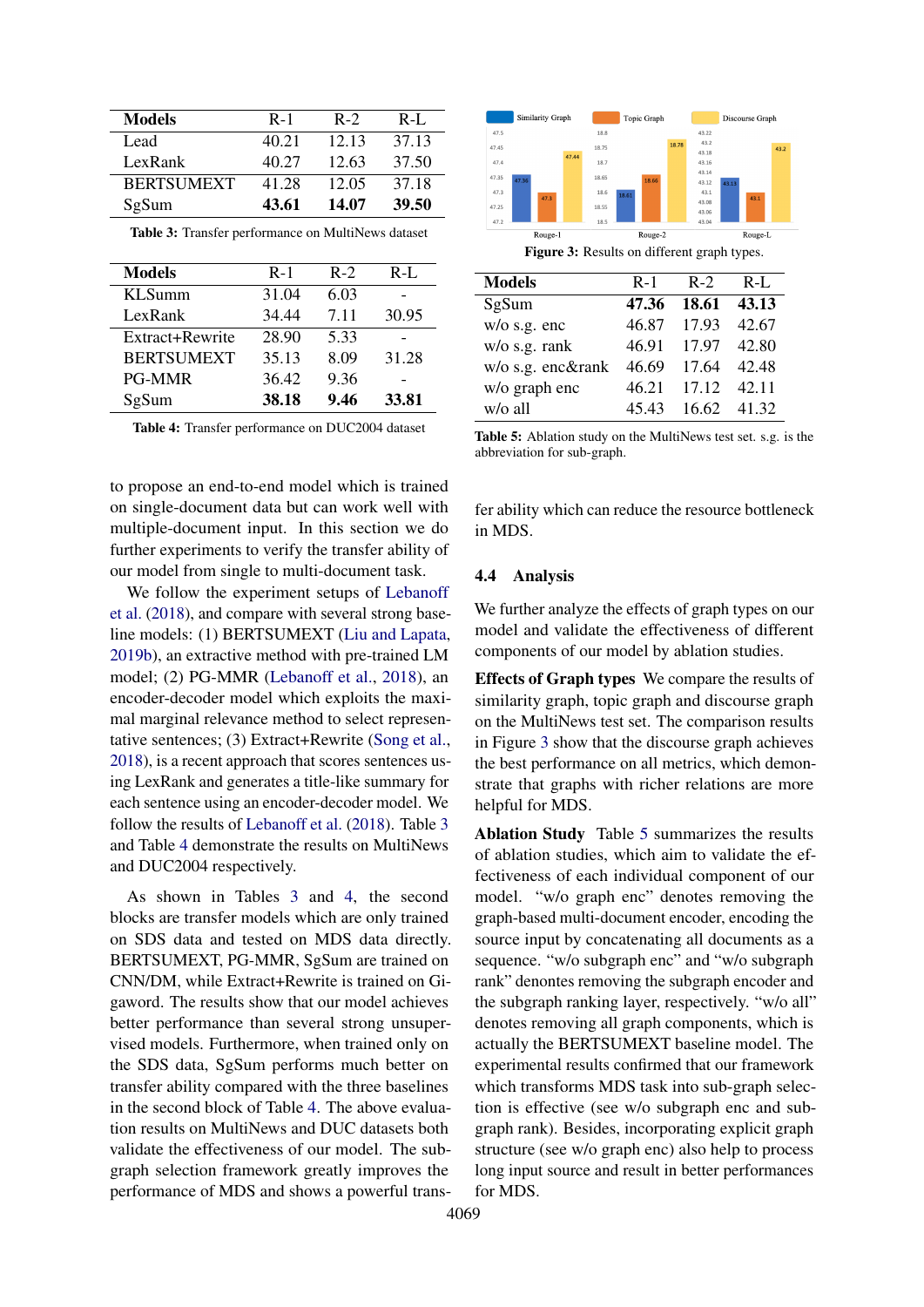<span id="page-7-0"></span>

| <b>Models</b>     | <b>Informativeness</b> |      |      |      | Coherence          |            |             |      |      |                 |
|-------------------|------------------------|------|------|------|--------------------|------------|-------------|------|------|-----------------|
|                   | 1st                    | 2nd  | 3rd  | 4th  | rating $\parallel$ |            | 1st 2nd 3rd |      | 4th  | rating          |
| LexRank           | 0.13                   | 0.14 | 0.17 |      | $0.56 - 0.89^*$    | $\pm 0.09$ | 0.15        | 0.11 |      | $0.65 - 1.08^*$ |
| Submodular        | 0.29                   | 0.27 | 0.30 | 0.14 | $0.27*$            | 0.31       | 0.32        | 0.26 | 0.11 | $0.46*$         |
| <b>BERTSUMEXT</b> | 0.24                   | 0.30 | 0.29 | 0.17 | $0.15*$            | 0.23       | 0.22        | 0.41 | 0.14 | $-0.01*$        |
| SgSum             | 0.34                   | 0.29 | 0.24 | 0.13 | 0.47               | 0.37       | 0.31        | 0.22 | 0.10 | 0.63            |

Table 6: Human evaluation of system summaries on DUC-04. 1st is the best and 4th is the worst. The larger rating denotes better summary quality.  $*$  indicates the overall ratings of the corresponding model are significantly (by Welch's t-test with  $p < 0.05$ ) outperformed by our model. The inter-annotator agreement score (Cohen Kappa) is 0.67, which indicates substantial agreement between annotators.

# 4.5 Human Evaluation

In addition to the automatic evaluation, we also assess system performance by human evaluation. We use the DUC2004 as human evaluation set, and invite 2 annotators to assess the outputs of different models independently. We use Cohen Kappa [\(Co](#page-9-16)[hen,](#page-9-16) [1960\)](#page-9-16) to calculate the inter-annotator agreement between annotators. Annotators assess the overall quality of summaries by ranking them considering the following criteria: (1) Informativeness: is the main meaning expressed in the source documents preserved in the summary? (2) Coherence: is the summary coherent between sentences and well-formed? Annotators were asked to ranking all systems from 1 (best) to 4 (worst). All systems get score 2, 1, -1, -2 for ranking 1, 2, 3, 4 respectively. The rating of each system is computed by averaging the scores on all test instances.

Four system summaries are presented in Table [6.](#page-7-0) The results demonstrate that SgSum is rated as the best on both informativeness and coherence. Regarding the overall ratings, the summaries generated by SgSum are frequently ranked as the best, which significantly outperforms other models. The human evaluation results further validate the effectiveness of our proposed *sub-graph selection* framework.

# 5 Related Work

### 5.1 Graph-based Summarization

Most previous graph extractive MDS approaches aim to extract salient textual units from documents based on graph structure representations of sentences. [Erkan and Radev](#page-9-0) [\(2004\)](#page-9-0) introduce LexRank to compute sentence importance based on the eigenvector centrality in the connectivity graph of inter-sentence cosine similarity. [Chris](#page-9-1)[tensen et al.](#page-9-1) [\(2013\)](#page-9-1) build multi-document graphs to identify pairwise ordering constraints over the sentences by accounting for discourse relationships between sentences. More recently, [Yasunaga](#page-11-3)

[et al.](#page-11-3) [\(2017\)](#page-11-3) build on the approximate discourse graph model and account for macro-level features in sentences to improve sentence salience prediction. [Yin et al.](#page-11-4) [\(2019\)](#page-11-4) also propose a graph-based neural sentence ordering model, which utilizes an entity linking graph to capture the global dependencies between sentences. [Li et al.](#page-9-5) [\(2020\)](#page-9-5) incorporate explicit graph representations to the neural architecture based on a novel graph-informed selfattention mechanism. It is the first work to effectively combine graph structures with abstractive MDS model. [Wu et al.](#page-11-5) [\(2021\)](#page-11-5) present BASS, a novel framework for Boosting Abstractive Summarization based on a unified Semantic graph, which aggregates co-referent phrases distributing across a long range of context and conveys rich relations between phrases. However, these works only consider the graph structure of source documents, but neglect the graph structures of summaries which are also important to generate coherent and informative summaries.

#### 5.2 Sentence or Summary-level Extraction

Extractive summarization methods usually produce a summary by selecting some original sentences in the document set by a sentence-level extractor. Early models employ rule-based methods to score and select sentenecs [\(Lin and Hovy,](#page-9-17) [2002;](#page-9-17) [Lin](#page-10-10) [and Bilmes,](#page-10-10) [2011;](#page-10-10) [Takamura and Okumura,](#page-10-11) [2009;](#page-10-11) [Schilder and Kondadadi,](#page-10-12) [2008\)](#page-10-12). Recently, SUM-MARUNNER [\(Nallapati et al.,](#page-10-4) [2017\)](#page-10-4) adopt an encoder based on Recurrent Neural Networks which is the earliest neural summarization model. SUMO [\(Liu et al.,](#page-10-13) [2019a\)](#page-10-13) capitalizes on the notion of structured attention to induce a multi-root dependency tree representation of the document. However, all these models belong to sentence-level extractors which select high score sentences individually and might raise redundancy [\(Narayan et al.,](#page-10-14) [2018\)](#page-10-14).

Different from above studies, some work focus on the summary-level selection. [Wan et al.](#page-10-0) [\(2015\)](#page-10-0) optimize the summarization performance directly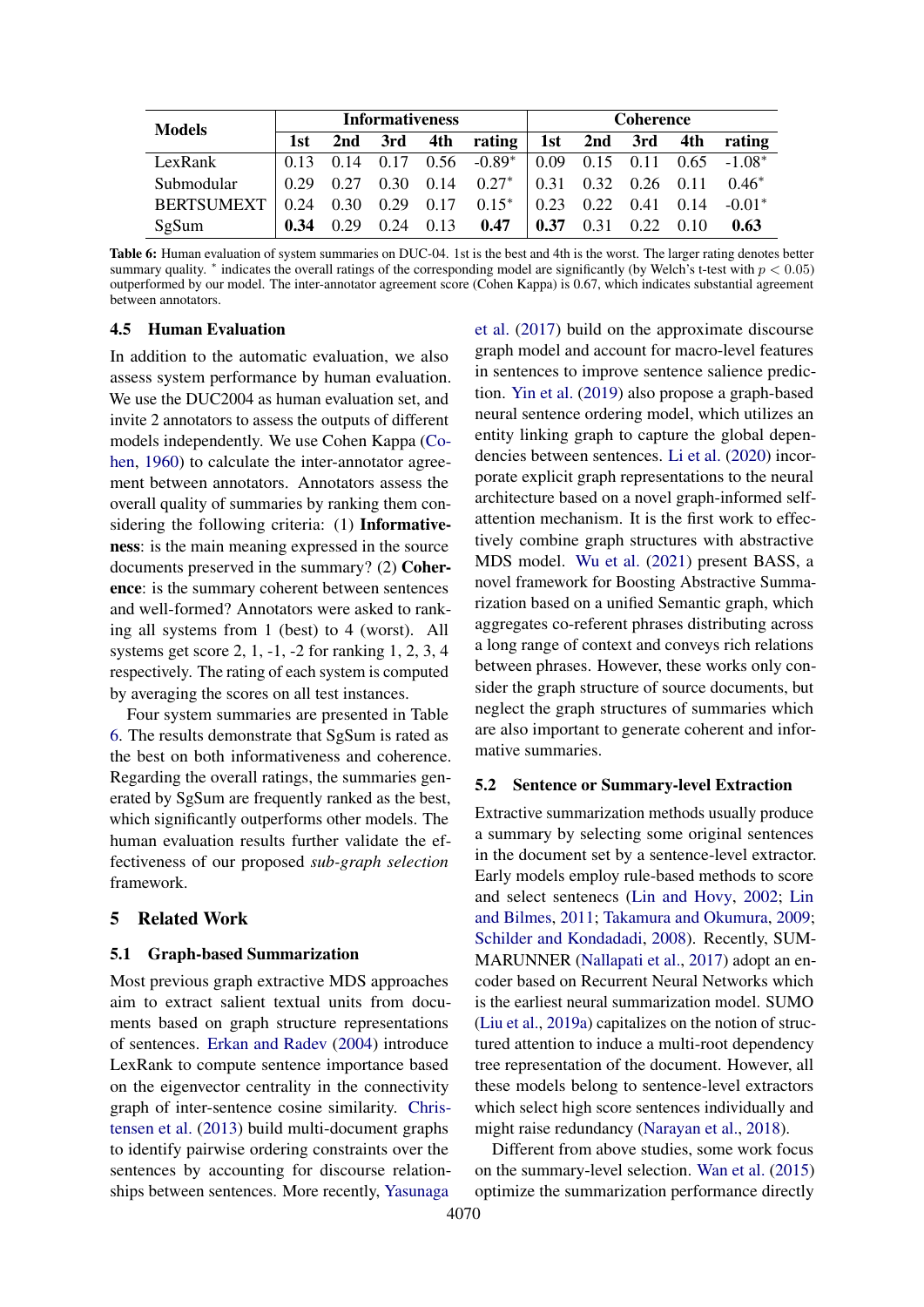based on the characteristics of summaries and rank summaries directly during inference. [Bae et al.](#page-8-3) [\(2019\)](#page-8-3), [Paulus et al.](#page-10-15) [\(2017\)](#page-10-15) and [Celikyilmaz et al.](#page-8-4) [\(2018\)](#page-8-4) use reinforcement learning to globally optimize summary-level performance. Recent studies [\(Alyguliyev,](#page-8-5) [2009;](#page-8-5) [Galanis and Androutsopoulos,](#page-9-18) [2010;](#page-9-18) [Zhang et al.,](#page-11-6) [2019\)](#page-11-6) have attempted to a build two-stage document summarization. The first stage is usually to extract some fragments of the original text, and the second stage is to select or modify on the basis of these fragments. [Mendes et al.](#page-10-16) [\(2019\)](#page-10-16) follow the extract-then-compress paradigm to train an extractor for content selection. [Zhong et al.](#page-11-0) [\(2020\)](#page-11-0) propose a novel extract-then-match framework which employs a sentence extractor to prune unnecessary information, then outputs a summary by matching models. These methods consider summary as a whole rather than individual sentences. However, they neglect the relations between sentences during both scoring and selecting.

# 5.3 From Single to Multi-document

Recent neural network summarization models focus on SDS due to the large parallel datasets automatically harvested from online news websites including Gigaword [\(Rush et al.,](#page-10-17) [2017\)](#page-10-17), CNN/DM [\(Hermann et al.,](#page-9-19) [2015\)](#page-9-19), NYT [\(Sandhaus,](#page-10-18) [2018\)](#page-10-18) and Newsroom [\(Grusky et al.,](#page-9-20) [2018\)](#page-9-20). However, MDS has not yet fully benefited from the development of neural network models, because parallel data for MDS are scarce and costly to obtain.

A promising route to generating summary from a multi-document input is to apply a model trained for SDS to a "mega-document" [\(Lebanoff et al.,](#page-9-10) [2018\)](#page-9-10) created by concatenating all documents together. Nonetheless, such a model may not suit well for two reasons. First, identifying important text pieces from a mega-document can be challenging for the model, which is trained on singledocument data where the summary-worthy content is often contained in the first few sentences. This is not the case for a mega-document. Second, redundant text pieces in a mega-document can be repeatedly used for summary generation under the current framework. [Lebanoff et al.](#page-9-10) [\(2018\)](#page-9-10) present a novel adaptation model, named PG-MMR, to generate summary from multi-document inputs. However, it still considers MDS data as a meta-document. In contrast, our model unifies SDS and MDS by graph representations, and achieves great performance on transferring from SDS to MDS.

## **Conclusion**

We propose a novel framework SgSum which transforms the MDS task into the problem of sub-graph selection. SgSum captures the relations between sentences by modelling both the graph structure of the whole document set and the candidate subgraphs, then directly output an integrate summary in the form of sub-graph which is more informative and coherent. Experimental results on two MDS datasets show that SgSum brings substantial improvements over several strong baselines. Moreover, the proposed architecture has strong transfer ability from single to multi-document, which can reduce the resource bottleneck in MDS tasks.

#### Acknowledgments

This work was supported in part by the National Key R&D Program of China under Grant 2020YFB1406701.

# References

- <span id="page-8-5"></span>RM Alyguliyev. 2009. The two-stage unsupervised approach to multidocument summarization. *Automatic Control and Computer Sciences*, 43(5):276–284.
- <span id="page-8-3"></span>Sanghwan Bae, Taeuk Kim, Jihoon Kim, and Sanggoo Lee. 2019. [Summary level training of sentence](https://doi.org/10.18653/v1/D19-5402) [rewriting for abstractive summarization.](https://doi.org/10.18653/v1/D19-5402) In *Proceedings of the 2nd Workshop on New Frontiers in Summarization*, pages 10–20, Hong Kong, China. Association for Computational Linguistics.
- <span id="page-8-1"></span>David M Blei, Andrew Y Ng, and Michael I Jordan. 2003. Latent dirichlet allocation. *the Journal of machine Learning research*, 3:993–1022.
- <span id="page-8-0"></span>Ziqiang Cao, Wenjie Li, Sujian Li, and Furu Wei. 2017. Improving multi-document summarization via text classification. In *Proceedings of the AAAI Conference on Artificial Intelligence*, volume 31.
- <span id="page-8-2"></span>Jaime Carbonell and Jade Goldstein. 1998. The use of mmr, diversity-based reranking for reordering documents and producing summaries. In *Proceedings of the 21st annual international ACM SIGIR conference on Research and development in information retrieval*, pages 335–336.
- <span id="page-8-4"></span>Asli Celikyilmaz, Antoine Bosselut, Xiaodong He, and Yejin Choi. 2018. [Deep communicating agents for](https://doi.org/10.18653/v1/N18-1150) [abstractive summarization.](https://doi.org/10.18653/v1/N18-1150) In *Proceedings of the 2018 Conference of the North American Chapter of the Association for Computational Linguistics: Human Language Technologies, Volume 1 (Long Papers)*, pages 1662–1675, New Orleans, Louisiana. Association for Computational Linguistics.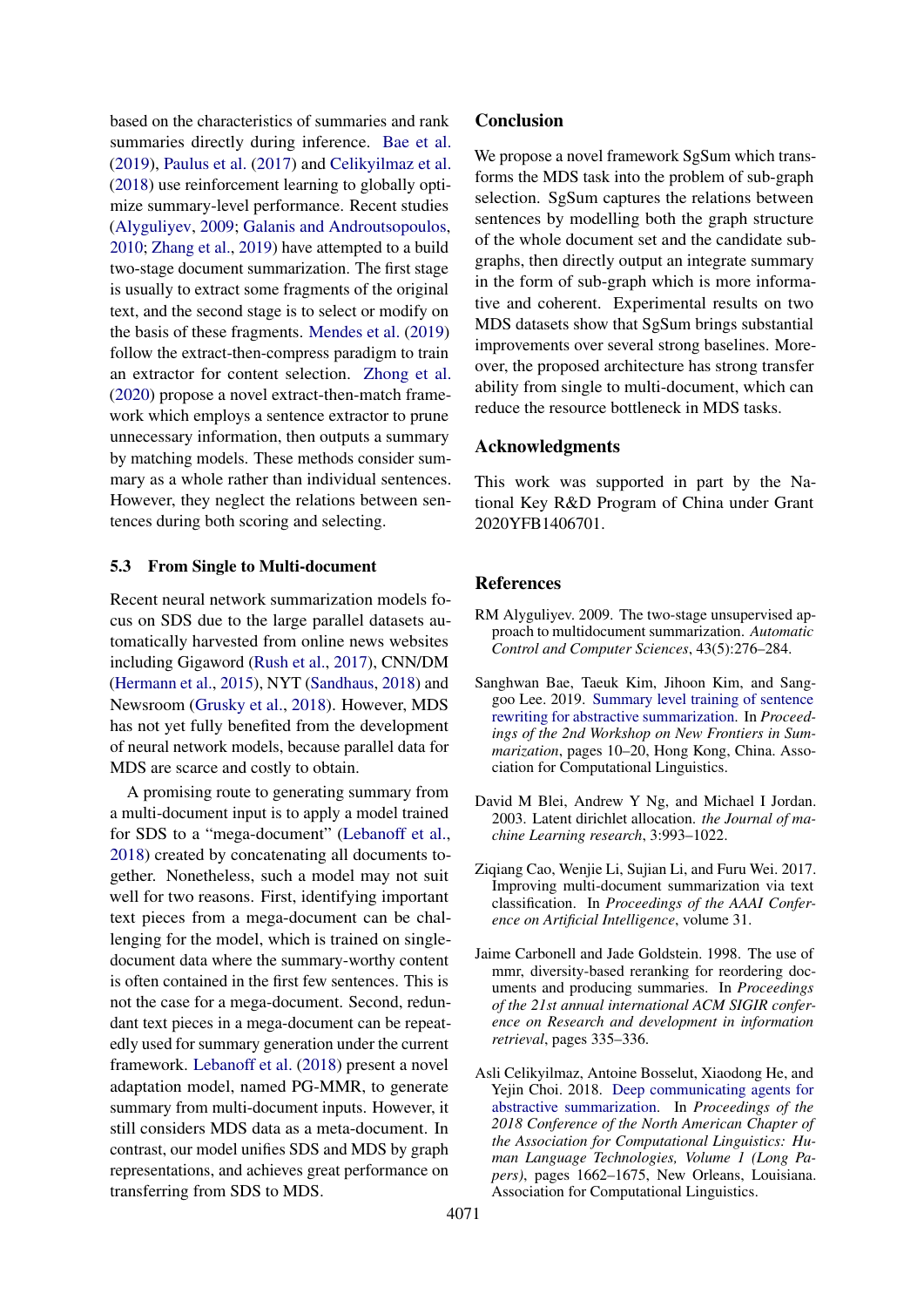- <span id="page-9-7"></span>Sangwoo Cho, Logan Lebanoff, Hassan Foroosh, and Fei Liu. 2019. [Improving the similarity measure of](https://doi.org/10.18653/v1/P19-1098) [determinantal point processes for extractive multi](https://doi.org/10.18653/v1/P19-1098)[document summarization.](https://doi.org/10.18653/v1/P19-1098) In *Proceedings of the 57th Annual Meeting of the Association for Computational Linguistics*, pages 1027–1038, Florence, Italy. Association for Computational Linguistics.
- <span id="page-9-1"></span>Janara Christensen, Stephen Soderland, Oren Etzioni, et al. 2013. Towards coherent multi-document summarization. In *Proceedings of the 2013 conference of the North American chapter of the association for computational linguistics: Human language technologies*, pages 1163–1173.
- <span id="page-9-16"></span>Jacob Cohen. 1960. A coefficient of agreement for nominal scales. *Educational and Psychological Measurement, 20, 37–46*.
- <span id="page-9-0"></span>Günes Erkan and Dragomir R Radev. 2004. Lexrank: Graph-based lexical centrality as salience in text summarization. *Journal of artificial intelligence research*, 22:457–479.
- <span id="page-9-6"></span>Alexander Fabbri, Irene Li, Tianwei She, Suyi Li, and Dragomir Radev. 2019. [Multi-news: A large-scale](https://doi.org/10.18653/v1/P19-1102) [multi-document summarization dataset and abstrac](https://doi.org/10.18653/v1/P19-1102)[tive hierarchical model.](https://doi.org/10.18653/v1/P19-1102) In *Proceedings of the 57th Annual Meeting of the Association for Computational Linguistics*, pages 1074–1084, Florence, Italy. Association for Computational Linguistics.
- <span id="page-9-18"></span>Dimitrios Galanis and Ion Androutsopoulos. 2010. An extractive supervised two-stage method for sentence compression. In *Human Language Technologies: The 2010 Annual Conference of the North American Chapter of the Association for Computational Linguistics*, pages 885–893.
- <span id="page-9-20"></span>Max Grusky, Mor Naaman, and Yoav Artzi. 2018. [Newsroom: A dataset of 1.3 million summaries with](https://doi.org/10.18653/v1/N18-1065) [diverse extractive strategies.](https://doi.org/10.18653/v1/N18-1065) In *Proceedings of the 2018 Conference of the North American Chapter of the Association for Computational Linguistics: Human Language Technologies, Volume 1 (Long Papers)*, pages 708–719, New Orleans, Louisiana. Association for Computational Linguistics.
- <span id="page-9-11"></span>Aria Haghighi and Lucy Vanderwende. 2009. [Explor](https://www.aclweb.org/anthology/N09-1041)[ing content models for multi-document summariza](https://www.aclweb.org/anthology/N09-1041)[tion.](https://www.aclweb.org/anthology/N09-1041) In *Proceedings of Human Language Technologies: The 2009 Annual Conference of the North American Chapter of the Association for Computational Linguistics*, pages 362–370, Boulder, Colorado. Association for Computational Linguistics.
- <span id="page-9-19"></span>Karl Moritz Hermann, Tomas Kocisky, Edward Grefenstette, Lasse Espeholt, Will Kay, Mustafa Suleyman, and Phil Blunsom. 2015. Teaching machines to read and comprehend. *Advances in neural information processing systems*, 28:1693–1701.
- <span id="page-9-4"></span>Hanqi Jin, Tianming Wang, and Xiaojun Wan. 2020. Multi-granularity interaction network for extractive and abstractive multi-document summarization. In

*Proceedings of the 58th Annual Meeting of the Association for Computational Linguistics*, pages 6244– 6254.

- <span id="page-9-8"></span>Diederik P Kingma and Jimmy Ba. 2014. Adam: A method for stochastic optimization. *arXiv preprint arXiv:1412.6980*.
- <span id="page-9-12"></span>Alex Kulesza and Ben Taskar. 2011. Learning determinantal point processes.
- <span id="page-9-10"></span>Logan Lebanoff, Kaiqiang Song, and Fei Liu. 2018. [Adapting the neural encoder-decoder framework](https://doi.org/10.18653/v1/D18-1446) [from single to multi-document summarization.](https://doi.org/10.18653/v1/D18-1446) In *Proceedings of the 2018 Conference on Empirical Methods in Natural Language Processing*, pages 4131–4141, Brussels, Belgium. Association for Computational Linguistics.
- <span id="page-9-2"></span>Wei Li, Lei He, and Hai Zhuge. 2016. [Abstractive](https://aclanthology.org/C16-1023) [news summarization based on event semantic link](https://aclanthology.org/C16-1023) [network.](https://aclanthology.org/C16-1023) In *Proceedings of COLING 2016, the 26th International Conference on Computational Linguistics: Technical Papers*, pages 236–246. The COL-ING 2016 Organizing Committee.
- <span id="page-9-5"></span>Wei Li, Xinyan Xiao, Jiachen Liu, Hua Wu, Haifeng Wang, and Junping Du. 2020. [Leveraging graph to](https://aclanthology.org/2020.acl-main.555) [improve abstractive multi-document summarization.](https://aclanthology.org/2020.acl-main.555) In *Proceedings of the 58th Annual Meeting of the Association for Computational Linguistics*, pages 6232–6243. Association for Computational Linguistics.
- <span id="page-9-14"></span>Wei Li, Xinyan Xiao, Yajuan Lyu, and Yuanzhuo Wang. 2018a. [Improving neural abstractive document sum](https://aclanthology.org/D18-1205)[marization with explicit information selection mod](https://aclanthology.org/D18-1205)[eling.](https://aclanthology.org/D18-1205) In *Proceedings of the 2018 conference on empirical methods in natural language processing*, pages 1787–1796.
- <span id="page-9-15"></span>Wei Li, Xinyan Xiao, Yajuan Lyu, and Yuanzhuo Wang. 2018b. [Improving neural abstractive document sum](https://aclanthology.org/D18-1441)[marization with structural regularization.](https://aclanthology.org/D18-1441) In *Proceedings of the 2018 Conference on Empirical Methods in Natural Language Processing*, pages 4078– 4087.
- <span id="page-9-3"></span>Wei Li and Hai Zhuge. 2019. [Abstractive multi](https://ieeexplore.ieee.org/document/8736808)[document summarization based on semantic link net](https://ieeexplore.ieee.org/document/8736808)[work.](https://ieeexplore.ieee.org/document/8736808) *IEEE Transactions on Knowledge and Data Engineering*.
- <span id="page-9-9"></span>Chin-Yew Lin. 2004. Rouge: A package for automatic evaluation of summaries. In *Text summarization branches out*, pages 74–81.
- <span id="page-9-17"></span>Chin-Yew Lin and Eduard Hovy. 2002. From single to multi-document summarization. In *Proceedings of the 40th annual meeting of the association for computational linguistics*, pages 457–464.
- <span id="page-9-13"></span>Hui Lin and Jeff Bilmes. 2010. [Multi-document sum](https://aclanthology.org/N10-1134)[marization via budgeted maximization of submod](https://aclanthology.org/N10-1134)[ular functions.](https://aclanthology.org/N10-1134) In *Human Language Technologies:*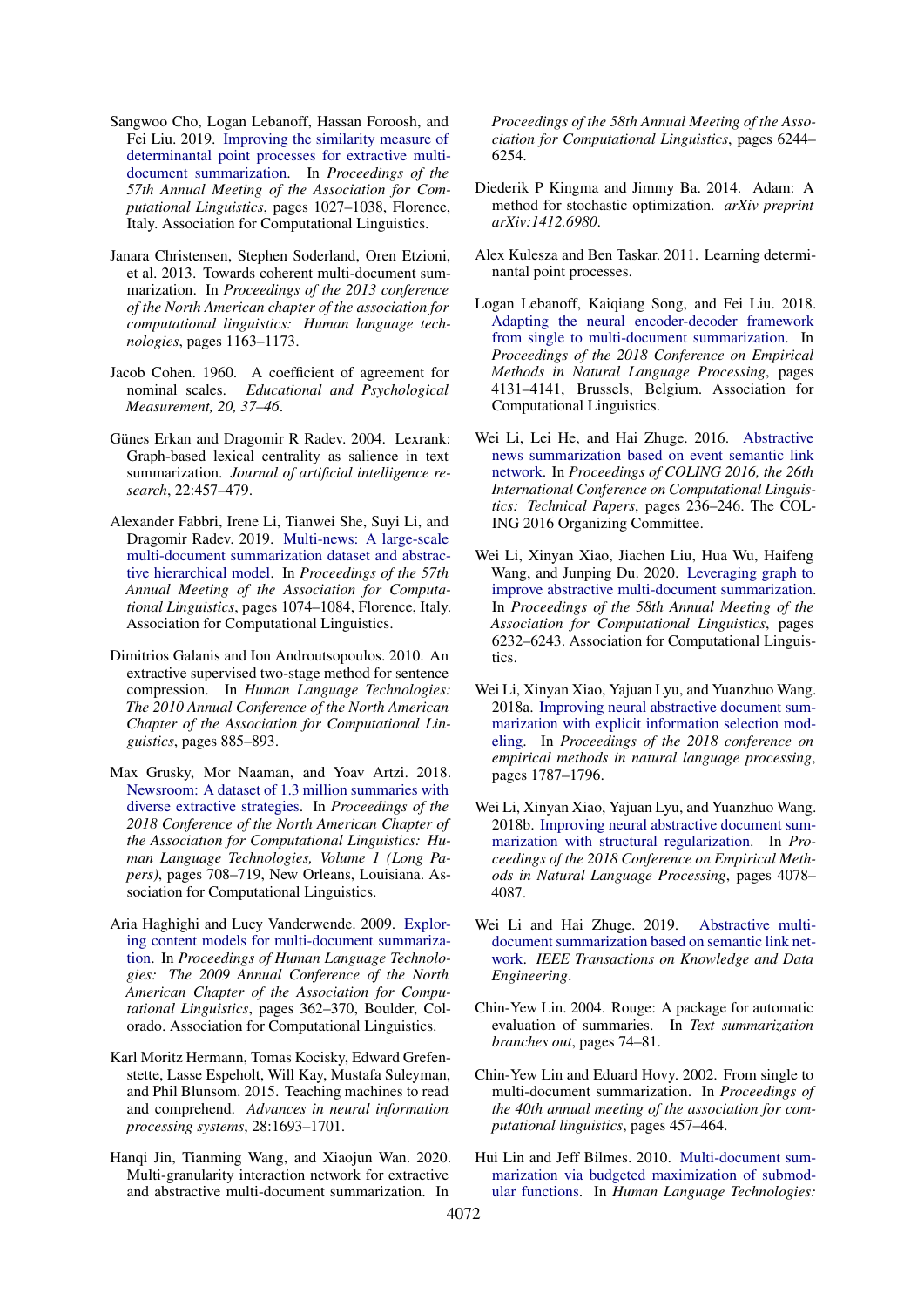*The 2010 Annual Conference of the North American Chapter of the Association for Computational Linguistics*, pages 912–920, Los Angeles, California. Association for Computational Linguistics.

- <span id="page-10-10"></span>Hui Lin and Jeff Bilmes. 2011. A class of submodular functions for document summarization. In *Proceedings of the 49th Annual Meeting of the Association for Computational Linguistics: Human Language Technologies*, pages 510–520.
- <span id="page-10-3"></span>Yang Liu and Mirella Lapata. 2019a. [Hierarchical](https://doi.org/10.18653/v1/P19-1500) [transformers for multi-document summarization.](https://doi.org/10.18653/v1/P19-1500) In *Proceedings of the 57th Annual Meeting of the Association for Computational Linguistics*, pages 5070–5081, Florence, Italy. Association for Computational Linguistics.
- <span id="page-10-8"></span>Yang Liu and Mirella Lapata. 2019b. [Text summariza](https://doi.org/10.18653/v1/D19-1387)[tion with pretrained encoders.](https://doi.org/10.18653/v1/D19-1387) In *Proceedings of the 2019 Conference on Empirical Methods in Natural Language Processing and the 9th International Joint Conference on Natural Language Processing (EMNLP-IJCNLP)*, pages 3730–3740, Hong Kong, China. Association for Computational Linguistics.
- <span id="page-10-13"></span>Yang Liu, Ivan Titov, and Mirella Lapata. 2019a. Single document summarization as tree induction. In *Proceedings of the 2019 Conference of the North American Chapter of the Association for Computational Linguistics: Human Language Technologies, Volume 1 (Long and Short Papers)*, pages 1745– 1755.
- <span id="page-10-5"></span>Yinhan Liu, Myle Ott, Naman Goyal, Jingfei Du, Mandar Joshi, Danqi Chen, Omer Levy, Mike Lewis, Luke Zettlemoyer, and Veselin Stoyanov. 2019b. Roberta: A robustly optimized bert pretraining approach. *arXiv preprint arXiv:1907.11692*.
- <span id="page-10-16"></span>Afonso Mendes, Shashi Narayan, Sebastião Miranda, Zita Marinho, André F. T. Martins, and Shay B. Cohen. 2019. [Jointly extracting and compressing doc](https://doi.org/10.18653/v1/N19-1397)[uments with summary state representations.](https://doi.org/10.18653/v1/N19-1397) In *Proceedings of the 2019 Conference of the North American Chapter of the Association for Computational Linguistics: Human Language Technologies, Volume 1 (Long and Short Papers)*, pages 3955–3966, Minneapolis, Minnesota. Association for Computational Linguistics.
- <span id="page-10-4"></span>Ramesh Nallapati, Feifei Zhai, and Bowen Zhou. 2017. Summarunner: A recurrent neural network based sequence model for extractive summarization of documents. In *Proceedings of the AAAI Conference on Artificial Intelligence*, volume 31.
- <span id="page-10-14"></span>Shashi Narayan, Shay B. Cohen, and Mirella Lapata. 2018. [Ranking sentences for extractive summariza](https://doi.org/10.18653/v1/N18-1158)[tion with reinforcement learning.](https://doi.org/10.18653/v1/N18-1158) In *Proceedings of the 2018 Conference of the North American Chapter of the Association for Computational Linguistics: Human Language Technologies, Volume 1 (Long Papers)*, pages 1747–1759, New Orleans, Louisiana. Association for Computational Linguistics.
- <span id="page-10-15"></span>Romain Paulus, Caiming Xiong, and Richard Socher. 2017. A deep reinforced model for abstractive summarization. *arXiv preprint arXiv:1705.04304*.
- <span id="page-10-17"></span>Alexander M Rush, SEAS Harvard, Sumit Chopra, and Jason Weston. 2017. A neural attention model for sentence summarization. In *ACLWeb. Proceedings of the 2015 conference on empirical methods in natural language processing*.
- <span id="page-10-18"></span>Evan Sandhaus. 2018. The new york times annotated corpus. *Linguistic Data Consortium, Philadelphia, 6(12).*
- <span id="page-10-12"></span>Frank Schilder and Ravikumar Kondadadi. 2008. [FastSum: Fast and accurate query-based multi](https://aclanthology.org/P08-2052)[document summarization.](https://aclanthology.org/P08-2052) In *Proceedings of ACL-08: HLT, Short Papers*, pages 205–208, Columbus, Ohio. Association for Computational Linguistics.
- <span id="page-10-7"></span>Abigail See, Peter Liu, and Christopher Manning. 2017. [Get to the point: Summarization with pointer](https://arxiv.org/abs/1704.04368)[generator networks.](https://arxiv.org/abs/1704.04368) In *Association for Computational Linguistics*.
- <span id="page-10-6"></span>Ruben Sipos, Pannaga Shivaswamy, and Thorsten Joachims. 2012. [Large-margin learning of submod](https://aclanthology.org/E12-1023)[ular summarization models.](https://aclanthology.org/E12-1023) In *Proceedings of the 13th Conference of the European Chapter of the Association for Computational Linguistics*, pages 224– 233, Avignon, France. Association for Computational Linguistics.
- <span id="page-10-9"></span>Kaiqiang Song, Lin Zhao, and Fei Liu. 2018. Structureinfused copy mechanisms for abstractive summarization. In *Proceedings of the 27th International Conference on Computational Linguistics*, pages 1717– 1729.
- <span id="page-10-11"></span>Hiroya Takamura and Manabu Okumura. 2009. Text summarization model based on the budgeted median problem. In *Proceedings of the 18th ACM conference on Information and knowledge management*, pages 1589–1592.
- <span id="page-10-2"></span>Ashish Vaswani, Noam Shazeer, Niki Parmar, Jakob Uszkoreit, Llion Jones, Aidan N Gomez, Łukasz Kaiser, and Illia Polosukhin. 2017. Attention is all you need. In *Advances in neural information processing systems*, pages 5998–6008.
- <span id="page-10-0"></span>Xiaojun Wan, Ziqiang Cao, Furu Wei, Sujian Li, and Ming Zhou. 2015. Multi-document summarization via discriminative summary reranking. *arXiv preprint arXiv:1507.02062*.
- <span id="page-10-1"></span>Danqing Wang, Pengfei Liu, Yining Zheng, Xipeng Qiu, and Xuanjing Huang. 2020. [Heterogeneous](https://doi.org/10.18653/v1/2020.acl-main.553) [graph neural networks for extractive document sum](https://doi.org/10.18653/v1/2020.acl-main.553)[marization.](https://doi.org/10.18653/v1/2020.acl-main.553) In *Proceedings of the 58th Annual Meeting of the Association for Computational Linguistics*, pages 6209–6219, Online. Association for Computational Linguistics.